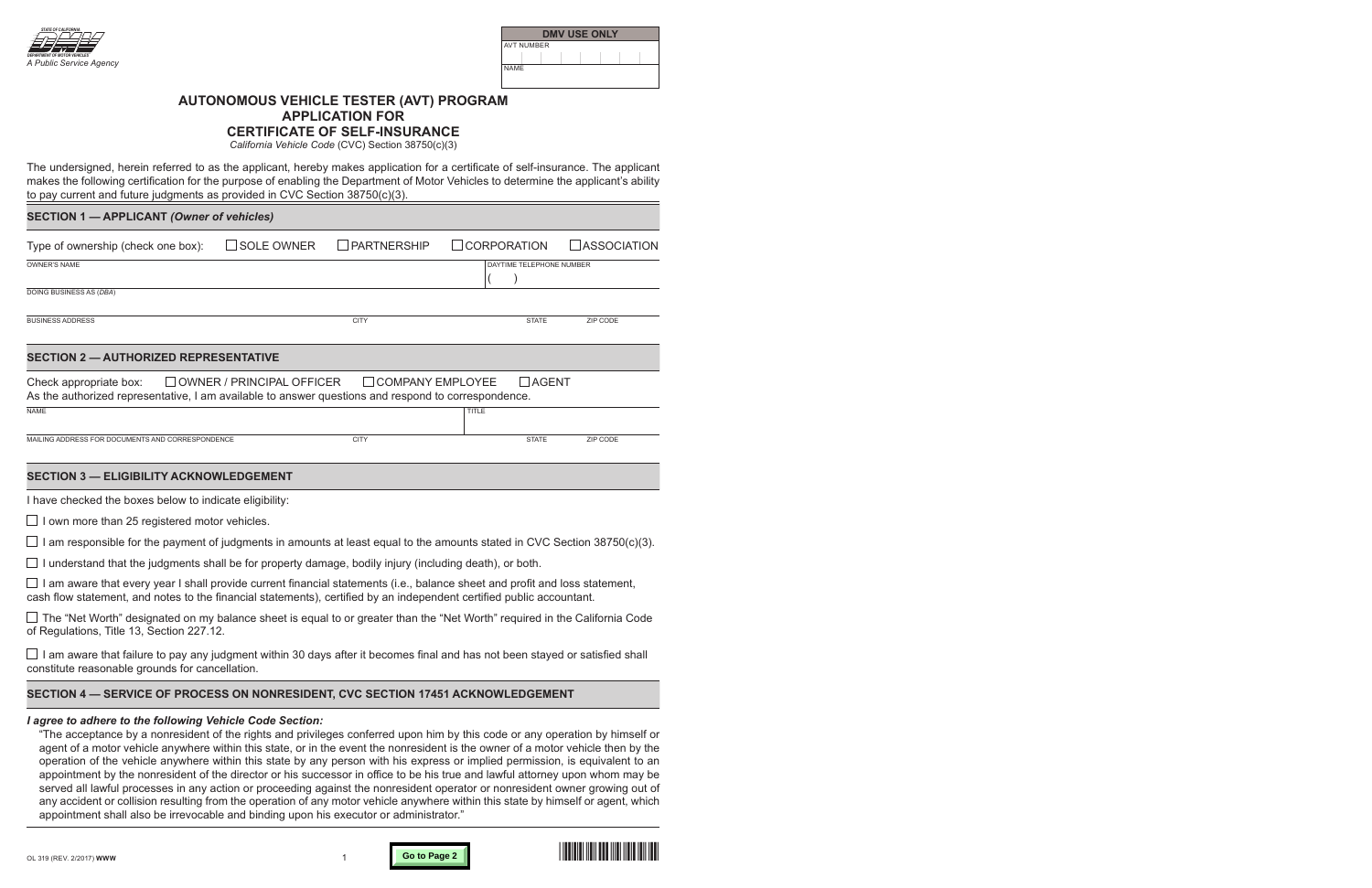| <b>SECTION 5 - CURRENT LIABILITY COVERAGE</b>                                                                                                                                                         |               |  |  |  |  |
|-------------------------------------------------------------------------------------------------------------------------------------------------------------------------------------------------------|---------------|--|--|--|--|
| Current liability status (check one box):                                                                                                                                                             |               |  |  |  |  |
| Self-Insured<br>When is the expiration date and with whom?                                                                                                                                            |               |  |  |  |  |
| Insurance<br>If you have had automobile or motor vehicle liability insurance policies within the last three years or are currently holding<br>policies, please provide the following for each policy: |               |  |  |  |  |
| NAME OF INSURER                                                                                                                                                                                       | POLICY NUMBER |  |  |  |  |
| <b>COVERAGE LIMITS</b>                                                                                                                                                                                |               |  |  |  |  |
|                                                                                                                                                                                                       |               |  |  |  |  |
| 2. If yes, do you intend to continue the policy in the event of a certificate of self-insurance is received? $\Box$ YES $\Box$ NO                                                                     |               |  |  |  |  |
| 3. If policy is not in effect, list reason for termination:                                                                                                                                           |               |  |  |  |  |
| NAME OF INSURER                                                                                                                                                                                       | POLICY NUMBER |  |  |  |  |
| <b>COVERAGE LIMITS</b>                                                                                                                                                                                |               |  |  |  |  |
|                                                                                                                                                                                                       |               |  |  |  |  |
| 2. If yes, do you intend to continue the policy in the event of a certificate of self-insurance is received? $\Box$ YES $\Box$ NO                                                                     |               |  |  |  |  |
| 3. If policy is not in effect, list reason for termination:                                                                                                                                           |               |  |  |  |  |
| NAME OF INSURER                                                                                                                                                                                       | POLICY NUMBER |  |  |  |  |
| <b>COVERAGE LIMITS</b>                                                                                                                                                                                |               |  |  |  |  |
|                                                                                                                                                                                                       |               |  |  |  |  |
| 2. If yes, do you intend to continue the policy in the event of a certificate of self-insurance is received? $\Box$ YES $\Box$ NO                                                                     |               |  |  |  |  |
| 3. If policy is not in effect, list reason for termination:                                                                                                                                           |               |  |  |  |  |
| Other                                                                                                                                                                                                 |               |  |  |  |  |
|                                                                                                                                                                                                       |               |  |  |  |  |
|                                                                                                                                                                                                       |               |  |  |  |  |
|                                                                                                                                                                                                       |               |  |  |  |  |
|                                                                                                                                                                                                       |               |  |  |  |  |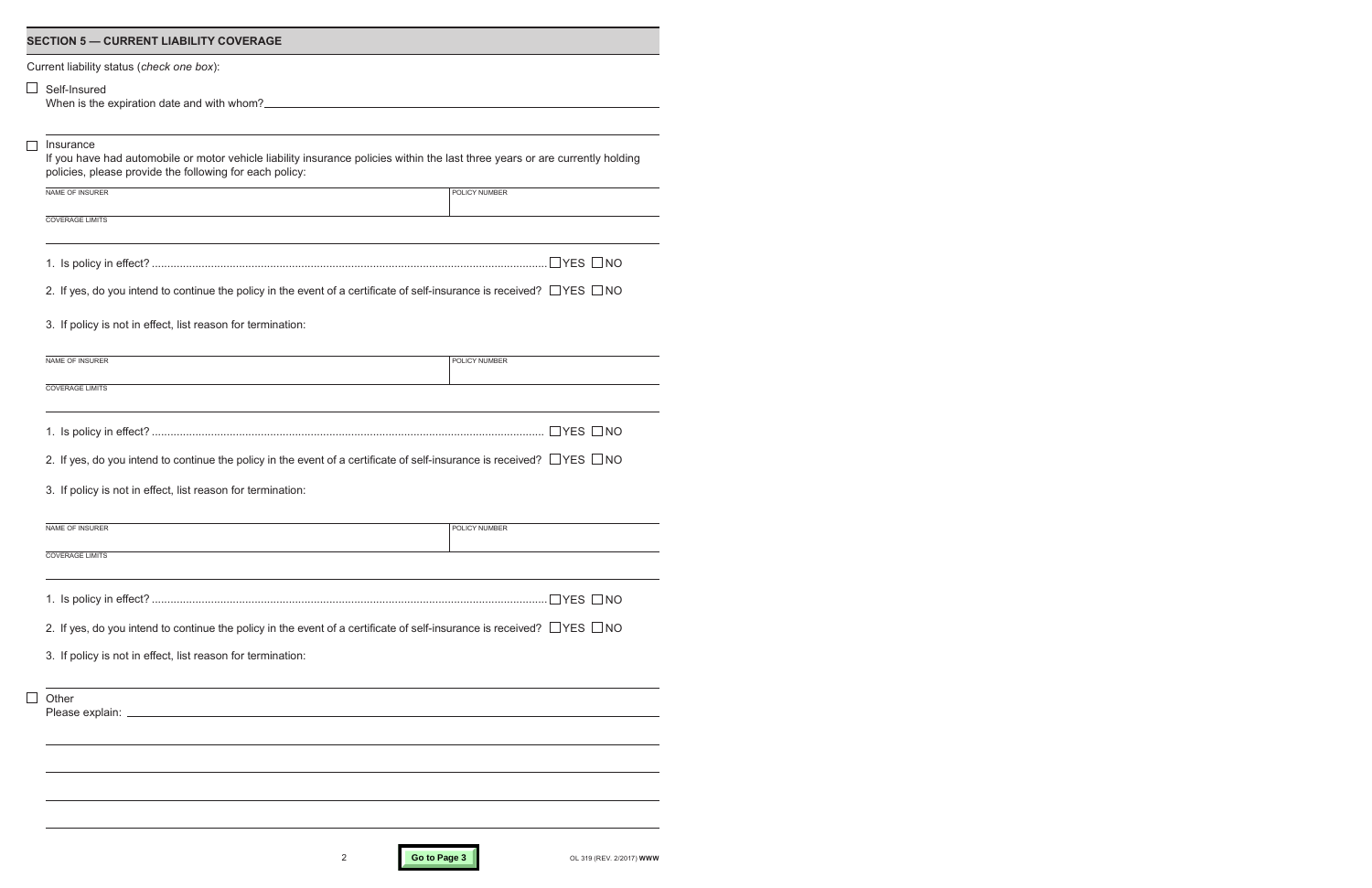#### **SECTION 6 — ACCIDENT HISTORY**

Listed is the total number of accidents involving my vehicles that have occurred in each of the three preceding years or are the number of accidents to date in my current fiscal year and the number of accidents in each of the three preceding fiscal years.

| LOSS EXPERIENCE RECORD (check one box):                                                                               |    | $\Box$ CALENDAR YEAR     |                       | $\Box$ FISCAL YEAR                        |  |
|-----------------------------------------------------------------------------------------------------------------------|----|--------------------------|-----------------------|-------------------------------------------|--|
|                                                                                                                       | 20 | $20$ <sub>________</sub> | 20                    | 20_                                       |  |
| Total number of claims resulting from accidents.                                                                      |    |                          |                       |                                           |  |
|                                                                                                                       |    |                          |                       |                                           |  |
|                                                                                                                       |    |                          |                       |                                           |  |
|                                                                                                                       |    |                          |                       |                                           |  |
|                                                                                                                       |    |                          |                       |                                           |  |
|                                                                                                                       |    |                          |                       |                                           |  |
| <b>SECTION 7 - CLAIM RESERVE HISTORY</b>                                                                              |    |                          |                       |                                           |  |
| IF YES. STATE THE AMOUNT OF THESE RESERVES AND HOW THEY ARE MAINTAINED                                                |    |                          |                       |                                           |  |
| 2. If savings accounts, include:<br>NAME OF THE FINANCIAL INSTITUTION                                                 |    |                          | <b>ACCOUNT NUMBER</b> |                                           |  |
| IS THE ACCOUNT A TRUST ACCOUNT?<br><b>CURRENT BALANCE</b>                                                             |    |                          |                       |                                           |  |
| $\sqcup$ YES<br>$\sqcup$ NO                                                                                           |    |                          |                       |                                           |  |
| NAME OF THE FINANCIAL INSTITUTION                                                                                     |    |                          | <b>ACCOUNT NUMBER</b> |                                           |  |
| IS THE ACCOUNT A TRUST ACCOUNT?<br><b>CURRENT BALANCE</b><br><b>YES</b><br>$\sqcup$ NO                                |    |                          |                       |                                           |  |
| NAME OF THE FINANCIAL INSTITUTION                                                                                     |    |                          | <b>ACCOUNT NUMBER</b> |                                           |  |
| IS THE ACCOUNT A TRUST ACCOUNT?<br><b>CURRENT BALANCE</b><br><b>YES</b><br>$\sqcup$ NO                                |    |                          |                       |                                           |  |
| <b>SECTION 8 - CURRENT JUDGMENT STATUS</b>                                                                            |    |                          |                       |                                           |  |
| 1. There are judgments for damages arising from accidents involving my vehicles in which judgments are                |    |                          |                       | ∃YES □NO                                  |  |
| 2. There are unpaid claims or lawsuits for damages arising from accidents involving my vehicles. $\Box$ YES $\Box$ NO |    |                          |                       |                                           |  |
|                                                                                                                       |    |                          |                       |                                           |  |
|                                                                                                                       |    |                          |                       |                                           |  |
|                                                                                                                       |    |                          |                       |                                           |  |
|                                                                                                                       |    |                          |                       |                                           |  |
| 3. If reserves for pending claims are maintained, all or part of the amount listed above are included                 |    |                          |                       | $\exists$ YES $\Box$ NO<br>NOT APPLICABLE |  |